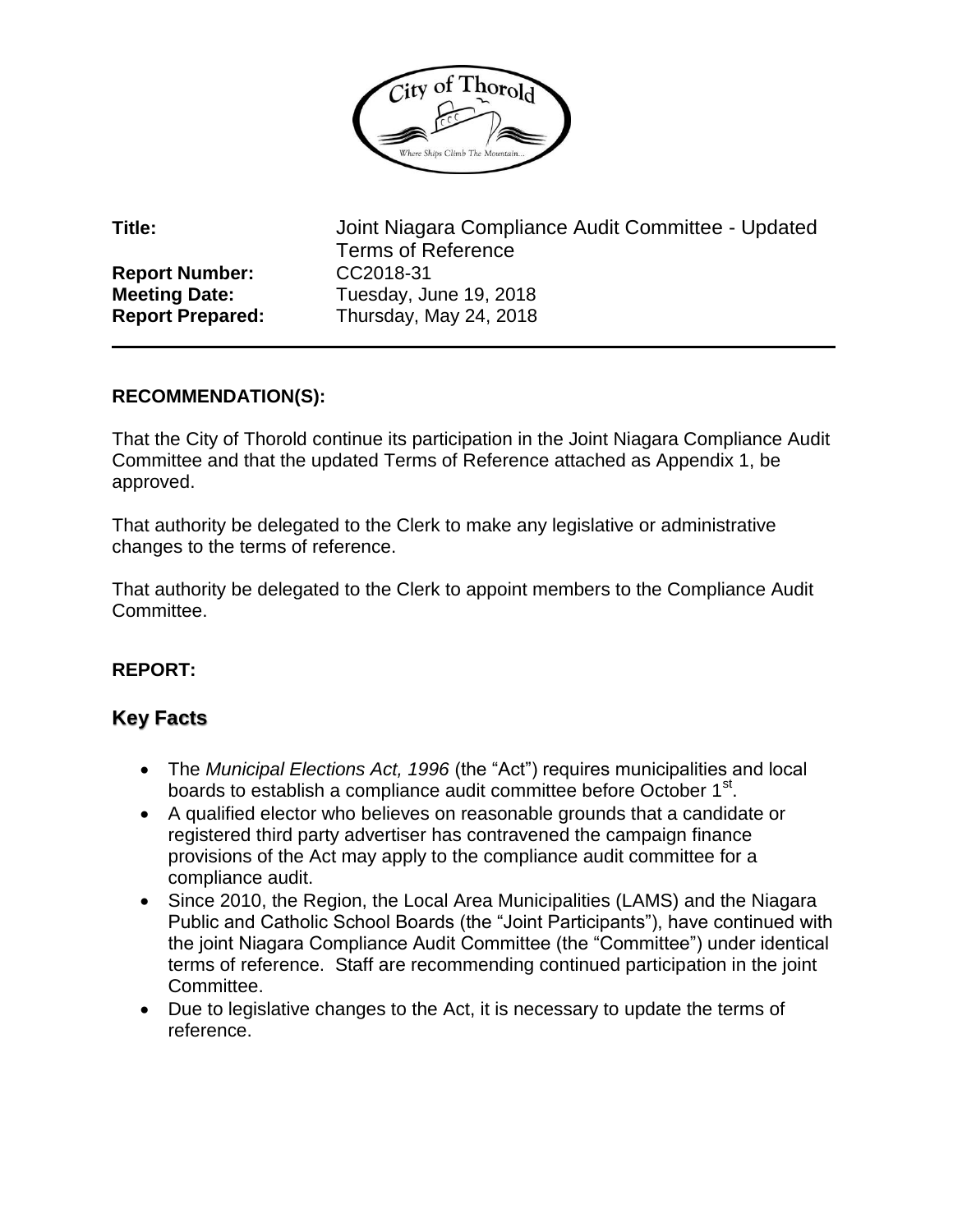# **Financial Considerations**

The terms of reference include a retainer of \$300 for each member (including training and mileage), and a per diem rate of \$200 per meeting, plus mileage, at the rate of the responding municipality requiring the services of the Committee. The retainer costs will be shared among the Joint Participants while the per diem and mileage costs will be borne by the responding municipality. The proposed rates are in the middle of the range of regions/municipalities surveyed for 2018.

Any auditor or legal costs incurred with a compliance audit application will be the responsibility of the responding municipality. If the auditor's report finds there was no apparent contravention and the Committee finds there were no reasonable grounds for the application, the Council or local board may recover the costs from the applicant.

# **Analysis**

Since the Committee was first established in 2010, the Joint Participants have continued with the Committee under identical terms of reference, including recruitment and selection of members for appointment by councils/boards.

As a result of legislative changes to the Act, it is necessary to update the terms of reference for the Committee to include provisions for registered third party advertisers (local responsibility), over-contributor reports from the Clerk as well as housekeeping improvements. A copy of the updated terms of reference are attached as Appendix 1. They have been reviewed and agreed to by the Area Clerks Election Task Force. It is expected the Councils/Boards will have considered and finalized this matter within the month of June.

The updated terms of reference include a provision for delegated authority to the Clerk to make any future changes thereto as a result of legislative or administrative requirements, as well as delegated authority to the Joint Clerks for the appointment of the committee members, and to inform Council accordingly. It is more common now for Council to delegate the appointment authority to the Clerks of the Committee in order to remove any perception of bias and to keep the statutory committee at arms-length, given Members of Council who seek re-election for the 2018-2022 term may be the subject of a compliance audit committee. Examples of such delegated authority include the Regions of: Durham, Halton, Peel, Waterloo and York.

#### Compliance Audit Committee Highlights

- Each municipality and local board must establish a compliance audit committee before October 1 in an election year.
- The committee shall be composed of not less than 3 and not more than 7 members. Ineligible for appointment: employees or officers of municipality or local board, members of council or local board, candidates or registered third party advertisers in the election for which the committee is established.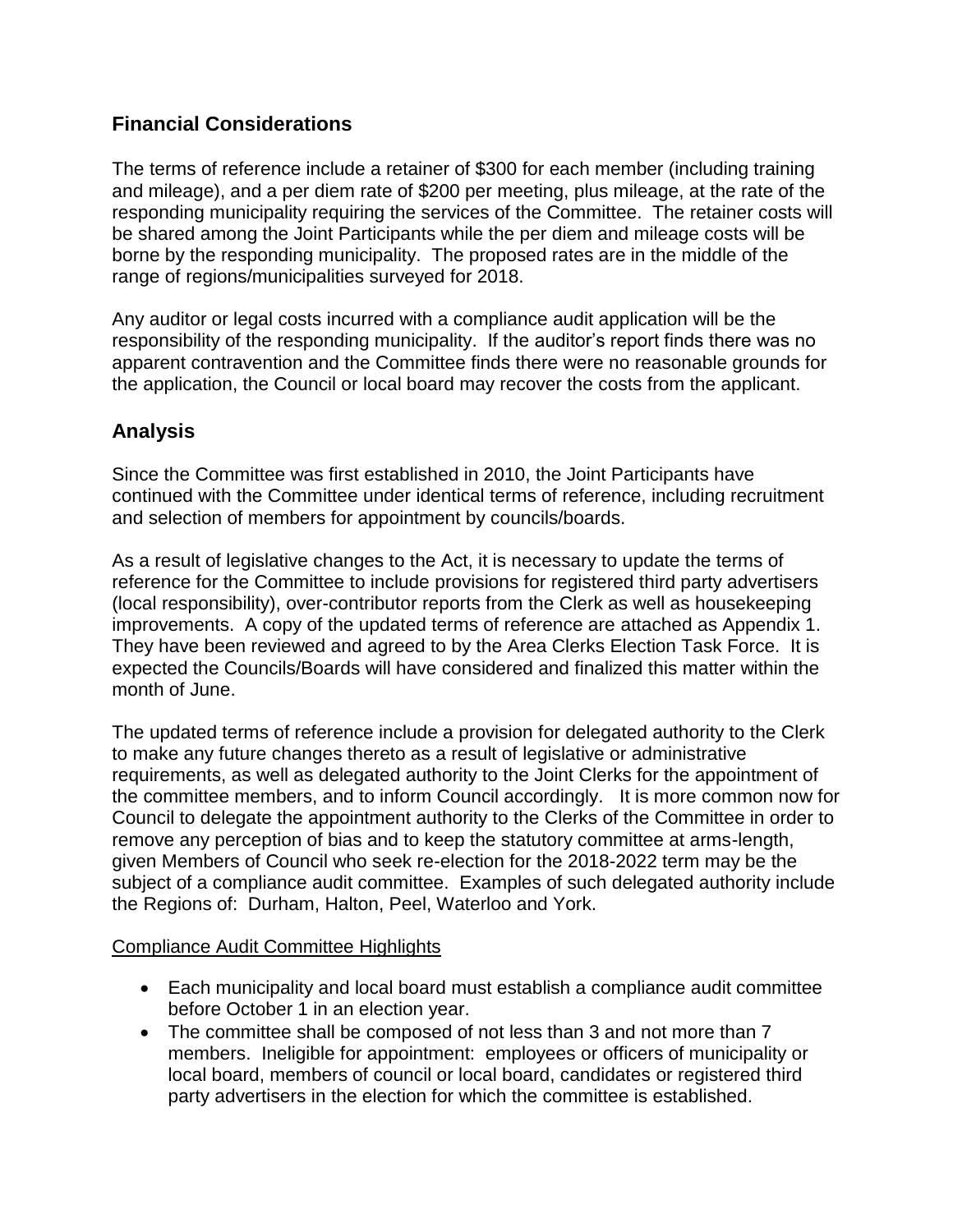- When appointing persons to the committee, regard shall be had to professionals with a background in law, auditing, accounting, administration and/or public administration. Preference will be given to those with an understanding of municipal campaign finance rules, analytical and decision-making skills, and previous experience with or as a member of government boards, task forces and/or quasi-judicial bodies.
- Term of office of the committee is concurrent with the term of council or local board.
- The council or local board shall pay all costs in relation to the committee's operation and activities.
- The committee is responsible for considering applications from eligible electors that believe, on reasonable grounds, that a candidate or a registered third party has contravened a provision of the Act relating to election campaign finances even if a financial statement has not yet been filed under Section 88.25 of the Act.
- The Region will be responsible for processing and covering the costs for any application for the Chair and Regional Councillors. LAMS are responsible for registered third party advertiser applications. School Boards are responsible for any trustee application.

The role of the compliance audit committee includes:

- Receive and determine whether or not to grant or reject application.
- Appoint auditors, when necessary.
- Receive compliance audit report from auditor and make decision with regard to report if it indicates an apparent contravention of the Act and determine whether or not legal proceedings should be commenced against the candidate or registered third party.
- Consider reports submitted by the Clerk where it appears a contributor exceeded the contribution limit and make decisions with regard to such reports.

Joint Clerk's Role

- Acts as secretary to the compliance audit committee (for responding municipality)
- Establishes stipend for committee
- Recruits and appoints committee members.
- Trains committee members
- Establishes administrative practices and procedures
- Ensures a process is in place for the selection and appointment of an auditor
- Ensures legal representation is available to the committee

## **Alternatives Reviewed**

This report is driven by amendments to the Act relating to campaign finances. Council may determine to opt out of the joint Committee, however, it is not recommended since the Committee is a good example of the Region, LAMS and School Boards working together to achieve efficiencies and cost savings. Council may determine to retain